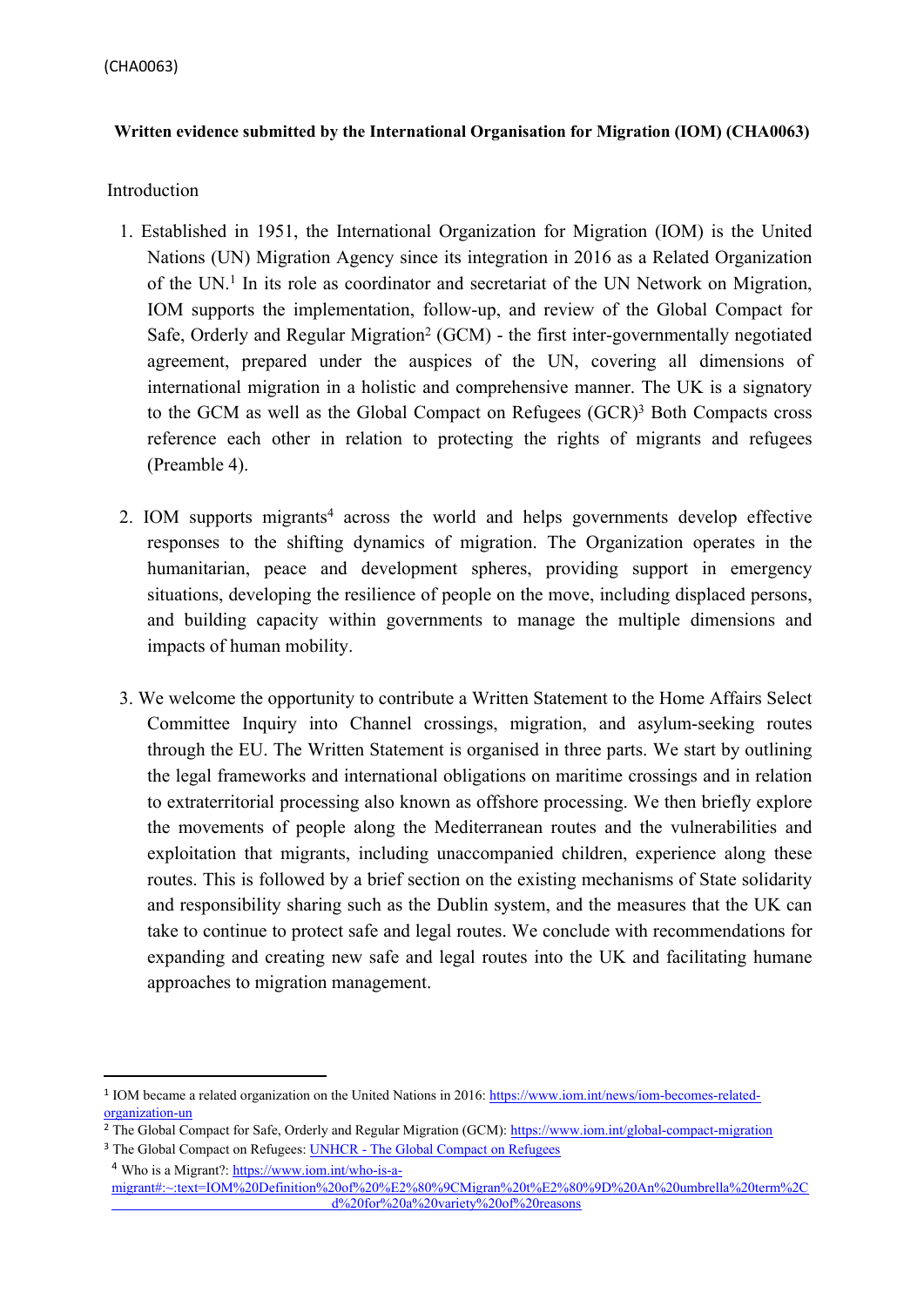(CHA0063)

# **Legal Frameworks and State Obligations on Maritime Crossings including Disembarkation Arrangements and Extraterritorial Processing**

- 4. IOM advocates, the need to prioritize saving life along migration routes. This is in line with existing UN conventions, International and regional Human Rights frameworks, Maritime and Refugee Laws. The GCM Objective<sup>5</sup> 8 "Save lives and establish coordinated international efforts on missing migrants" also calls on the following recommendation: "*a. Develop procedures and agreements on search and rescue of migrants, with the primary objective of protecting migrants' right to life, that uphold the prohibition of collective expulsion, guarantee due process and individual assessments, enhance reception and assistance capacities, and ensure that the provision of assistance of an exclusively humanitarian nature for migrants is not considered unlawful;*"
- 5. At the regional level, the European Court of Human Rights has clarified on a number of occasions that pushbacks of persons at sea constitutes a violation of Article 4 of the Additional Protocol No. 4 to the European Convention on Human Rights, to which the United Kingdom is a party.<sup>6</sup> In the context of these applications, the Court has equally clarified that individuals need to have genuine and effective possibility, as part of relevant procedures, to submit arguments against their expulsion which in turn require examination in an appropriate manner by the authorities of the respondent State.<sup>7</sup>
- 6. On this basis, IOM works with several Governments and in the European context with the EU on promoting orderly and humane solutions to irregular maritime migration and its dangers. With *over 20,000 deaths recorded* in the Mediterranean Sea since 2014, IOM has called jointly with UNHCR for predictable disembarkation and subsequent processing of persons rescued at sea<sup>8</sup>. IOM stresses that State-led search-and-rescue on maritime routes to Europe are urgently needed, in line with existing international obligations and frameworks, and saving lives must remain the international community's priority. With over 17,000 people *missing* in the Mediterranean alone it is vital to establish coordinated international efforts on missing migrants including providing information to families and prioritizing international cooperation to ensure that the wishes of grieving families are respected,

<sup>5</sup> Global Compact for Safe, Orderly and Regular Migration:

[https://www.un.org/en/ga/search/view\\_doc.asp?symbol=A/RES/73/195](https://www.un.org/en/ga/search/view_doc.asp?symbol=A/RES/73/195)

<sup>6</sup> See for example: Hirsi Jamaa and Others vs. Italy in 2012 (ECtHR, application no. 27765/09) or more recently in 2015 Sharifi and Others vs. Italy and Greece (Application No. 16643/09).

<sup>7</sup> See for example: Khlaifia and Others vs Italy (Application No. 16483/12).

<sup>8</sup> IOM-UNHCR Proposal to the European Union for a Regional Cooperative Arrangement Ensuring Predictable Disembarkation and Subsequent Processing of Persons Rescued at Sea: [https://www.iom.int/news/iom-unhcr-proposal](https://www.iom.int/news/iom-unhcr-proposal-european-union-regional-cooperative-arrangement-ensuring-predictable)[european-union-regional-cooperative-arrangement-ensuring-predictable](https://www.iom.int/news/iom-unhcr-proposal-european-union-regional-cooperative-arrangement-ensuring-predictable)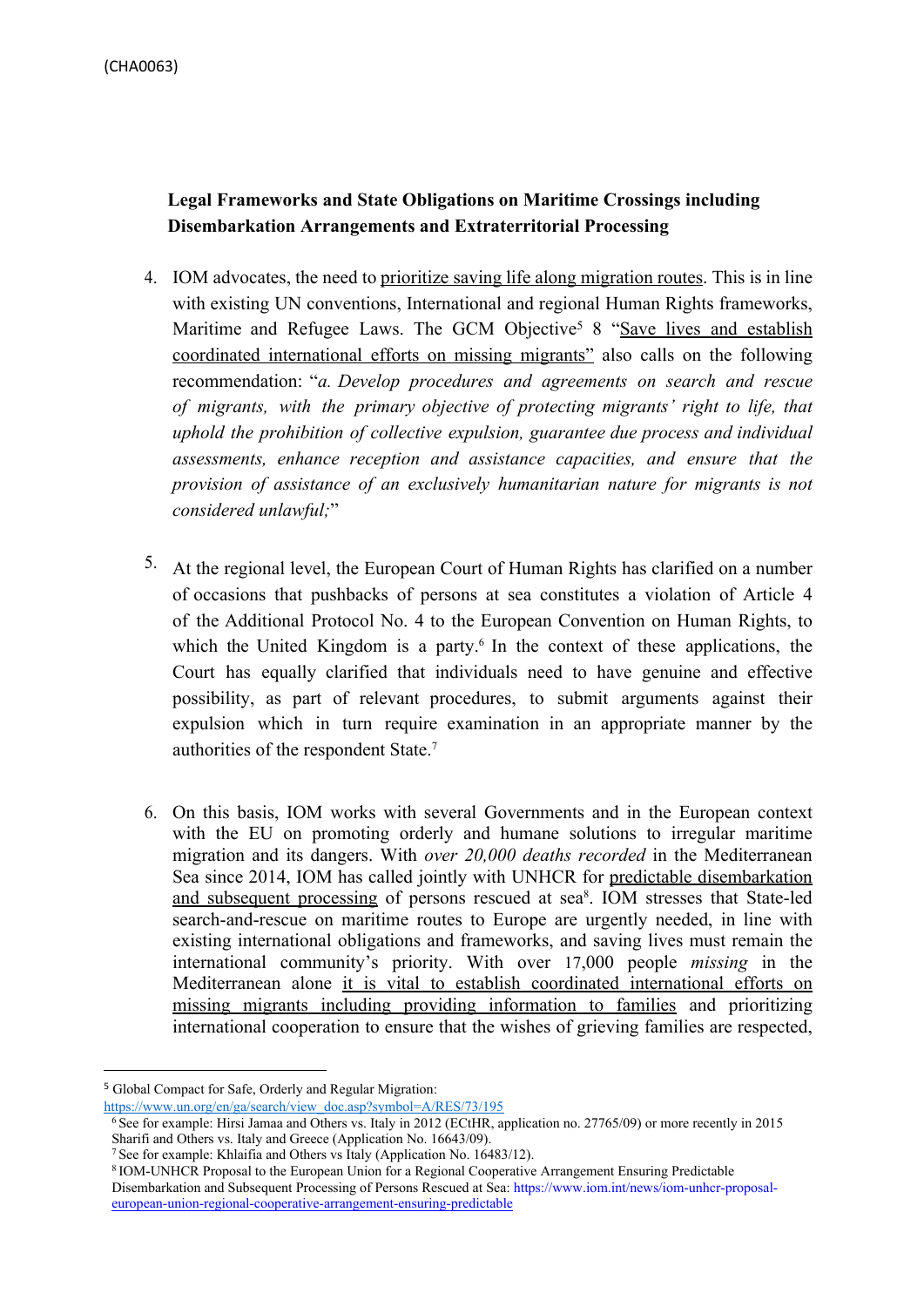and the remains of deceased migrants are treated in a dignified, respectful and proper manner.

- 7. When it comes to post-disembarkation, responsible processing should lead to rapid and effective differentiated solutions for those seeking international protection, and those whose specific needs may require some form of temporary protection and assistance. More specifically, IOM advocates that people not in need of international protection, but who nonetheless find themselves in a vulnerable situation justifying permission to remain on a temporary basis have access to tailored responses. For example, permission to remain has been accorded to separated and unaccompanied children; victims of trafficking; migrants with serious health conditions; and survivors of abuse or trauma, for the duration of treatment, pending recovery.
- 8. At the same time, with a view to maintain the integrity of the asylum system, IOM considers that people with no claim to international protection or specific needs and who are not otherwise eligible to stay in the country of disembarkation could be returned to their country of origin, with a preference for voluntary return and reintegration<sup>9</sup>. Those who wish to return to their country of origin should benefit from safe and dignified voluntary return assistance and support for sustainable reintegration. IOM advocates that returns should always be carried out in safety and dignity in full compliance with international and regional refugee and human rights laws. Additionally, efforts to address human smuggling and trafficking must be reinvigorated, including measures to ensure protection and/or referrals for victims of trafficking and ensuring the effective prosecution of those involved in / or facilitating human trafficking or smuggling, in line with GCM<sup>10</sup> Objectives 9 and 10.

IOM in general does not support extraterritorial processing<sup>11</sup> which poses numerous legal, ethical, and operational challenges and can contravene international norms and standards while putting migrants' rights and dignity at stake. IOM encourages maintaining policy dialogues on alternatives to offshore processing, including alternatives to detentions and decriminalization of irregular migration in line with the GCM<sup>12</sup> *Obj. 10. g and Obj. 13* and where appropriate, offering solutions to individuals and families who wish to return to their home countries.

<sup>9</sup> Since 2012 IOM has provided Assisted Voluntary Return and Reintegration assistance to non-refugees to 96 individuals from Nauru and 538 individuals from PNG/Manus. However, it might be useful to note that the overwhelming majority voluntarily departed prior to 2015. It might further be useful to note that the reintegration grant has increased over the years, without a significant impact on the number of returns.

<sup>10</sup> Global Compact for Safe, Orderly and Regular Migration:

https://www.un.org/en/ga/search/view\_doc.asp?symbol=A/RES/73/195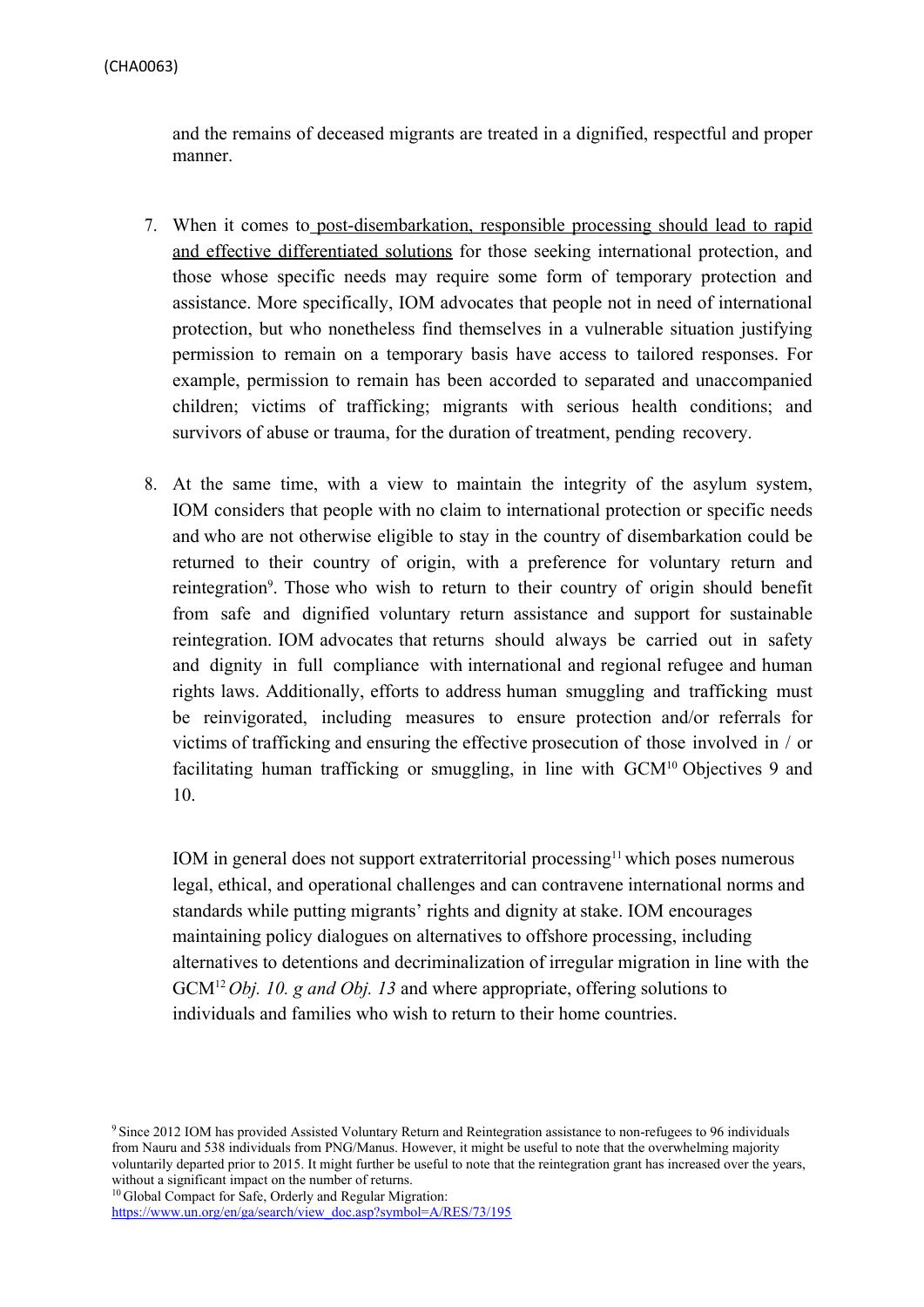<sup>11</sup> International Migration Law – Glossary on Migration: [https://publications.iom.int/system/files/pdf/iml\\_34\\_glossary.pdf](https://publications.iom.int/system/files/pdf/iml_34_glossary.pdf) <sup>12</sup> Global Compact for Safe, Orderly and Regular Migration: https://www.un.org/en/ga/search/view\_doc.asp?symbol=A/RES/73/195

10. IOM considers that the principle of *non-refoulement* for any migrant (with or without a legitimate claim for asylum) must apply in all circumstances and believes that extra- territorial processing (without clarifying the legal basis for such arrangements) can endanger this principle. For these reasons IOM has publicly stated<sup>13</sup> in 2017, that "it is not appropriate to consider Libya a safe third country nor to establish extraterritorial processing of asylum-seekers in North Africa." This is a position that still holds true today. In general, 'offshoring' of asylum and migration policies treats the symptoms instead of addressing the longer-term issues and the wider range of structural problems driving refugees and migrants from their homes in the first place.

# **Maritime Crossings and Migration on the Mediterranean Routes: Arrivals to Europe and the UK**

- 11. Border crossings using maritime routes has become a complex situation over the past several years, requiring a comprehensive and multidimensional response by the international community. IOM through the Displacement Tracking Matrix (DTM) tracks and monitors displacement and population mobility with an aim to contribute to a better understanding of migration dynamics and profiles of migrants traveling along the Mediterranean.
- 12. Data gathered from DTM reports on arrivals along the Eastern, Central and Western Mediterranean routes. As of November 2020, the Central Mediterranean route alone saw close to 33,000 arrivals registered since January 2020 making this the most frequently used route in terms of arrivals to Europe, though the number of arrivals on irregular maritime routes remains far lower than previous years. The Central Mediterranean route representing 41% of all registered arrivals to Europe (Italy and Malta) is followed closely by 40% arrivals though the Western Mediterranean Route and the Western African Atlantic Route (Spain). The remaining 19 % crossed the Eastern Mediterranean (Greece and Bulgaria).
- 13. Migrants' exposure to violence, abuse, exploitation, human trafficking, and other forms of violations of their rights is well documented along the migration routes<sup>14</sup>. The frequency

<sup>&</sup>lt;sup>13</sup> Joint UNHCR and IOM Statement on Addressing Migration and Refugee Movements along the Central Mediterranean Route: [https://www.iom.int/news/joint-unhcr-and-iom-statement-addressing-migration-and-refugee-movements-along](https://www.iom.int/news/joint-unhcr-and-iom-statement-addressing-migration-and-refugee-movements-along-central)[central](https://www.iom.int/news/joint-unhcr-and-iom-statement-addressing-migration-and-refugee-movements-along-central)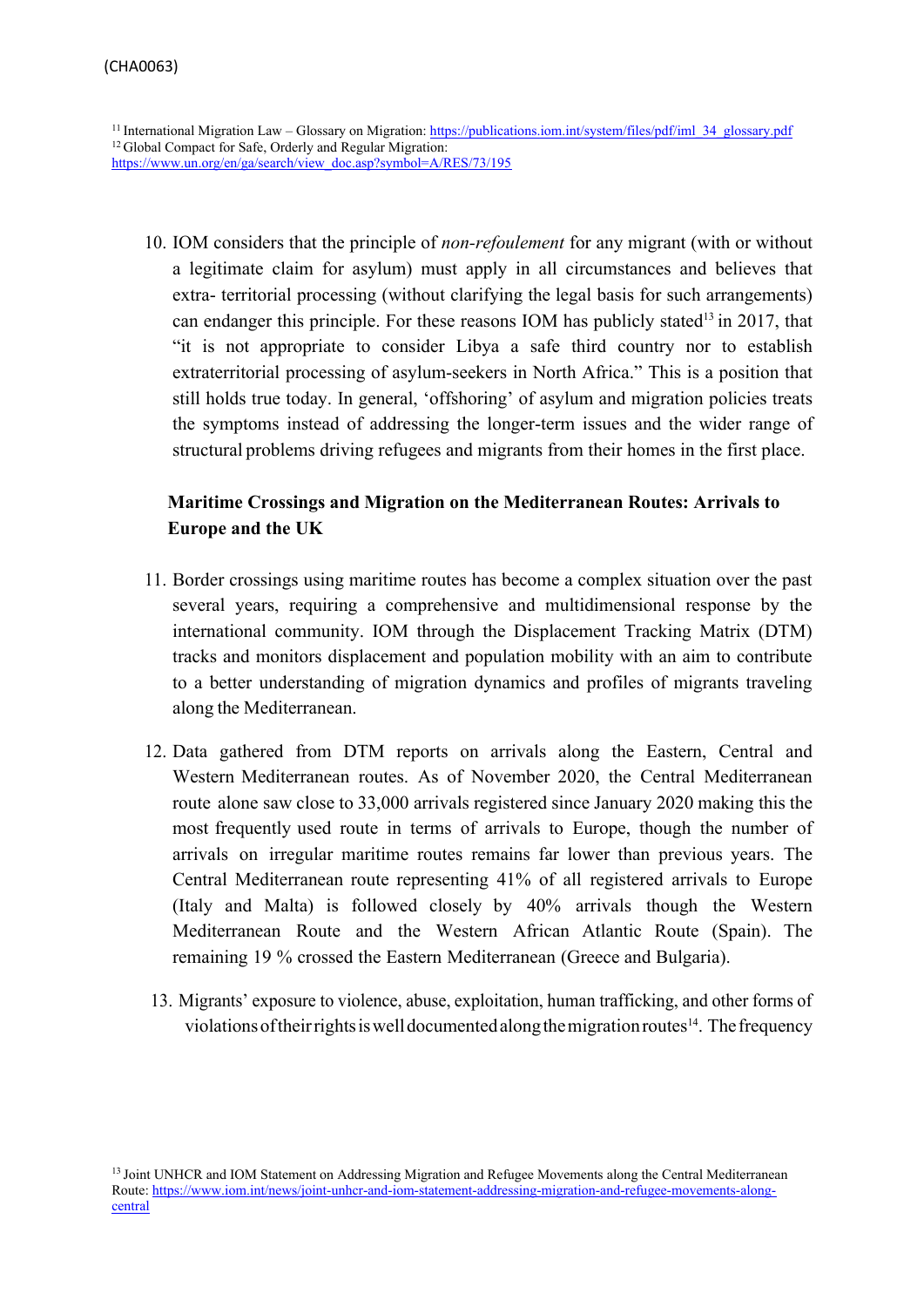<sup>14</sup> For more please read "Vulnerability to exploitation and abuse along the Mediterranean migration routes to Italy": <https://publications.iom.int/books/migration-west-and-north-africa-and-across-mediterranean-chapter-15> and "Mixed Migration Flows to Europe, Quarterly Overview (July - September 2020)": [https://migration.iom.int/reports/europe-](https://migration.iom.int/reports/europe-%E2%80%94-mixed-migration-flows-europe-quarterly-overview-july-september-2020?close=true) [%E2%80%94-mixed-migration-flows-europe-quarterly-overview-july-september-2020?close=true](https://migration.iom.int/reports/europe-%E2%80%94-mixed-migration-flows-europe-quarterly-overview-july-september-2020?close=true)

and scale of violence and abuses suffered by migrants on the journey, particularly in Libya, has been well documented in UN reports, practitioners and academia (OHCHR and USMIL, [2016,](http://www.ohchr.org/Documents/Countries/LY/DetainedAndDehumanised_en.pdf) Amnesty International, [2016;](http://www.amnesty.org/en/latest/news/2016/07/refugees-and-migrants-fleeing-sexual-violence-abuse-and-exploitation-in-libya/) IOM, [2017;](https://migration.iom.int/system/tdf/reports/Analysis_Flow_Monitoring_and_Human_Trafficking_Surveys_in_the_Mediterranean_and_Beyond_adults_children.pdf?file=1&type=node&id=2997) Council of Europe, [2019](https://rm.coe.int/third-party-intervention-before-the-european-court-of-human-rights-app/168098dd4d)). There are different challenges associated to how organized criminal groups use smuggling routes while endangering the lives of migrants. There are risks associated with how migrants are exposed to violence, exploitation and/or abuse, including those who are victims of trafficking through these journeys.



*Source: DTM and relevant national authorities*

14. IOM as part of DTM has conducted individual surveys<sup>15</sup> in countries along the Mediterranean routes on questions relating to exploitation and abuse (having worked without payment, having been forced to work, having been held against their will, having been offered an arranged marriage) as well as questions on physical violence (beatings, burnings, stabbings and bullet wounds, use of electric wires, deprivation of food and water, etc.).

<sup>15</sup> Analysis of the vulnerability indicators collected via those surveys are contained in Vulnerability to exploitation and abuse along the Mediterranean migration routes to Italy: [https://publications.iom.int/books/migration-west-and-north-africa-and](https://publications.iom.int/books/migration-west-and-north-africa-and-across-mediterranean-chapter-15)[across-mediterranean-chapter-15](https://publications.iom.int/books/migration-west-and-north-africa-and-across-mediterranean-chapter-15) and for the latest analysis of the profile of migrants interviewed in the Mediterranean (without vulnerability indicators) read also Flow Monitoring Surveys: Top 5 Nationalities Interviewed in Italy in 2019: <https://migration.iom.int/reports/europe-%E2%80%94-flow-monitoring-surveys-top-5-nationalities-interviewed-italy-2019>[;](https://migration.iom.int/reports/europe-%E2%80%94-flow-monitoring-surveys-top-5-nationalities-interviewed-italy-2019) Profile of Unaccompanied Refugee and Migrant Children Arriving to Europe – joint publication of IOM/DTM, UNHCR and UNICEF: [https://migration.iom.int/reports/europe-%E2%80%94-refugee-and-migrant-children-europe-overview-trends](https://migration.iom.int/reports/europe-%E2%80%94-refugee-and-migrant-children-europe-overview-trends-january-%E2%80%94-december-2019?close=true)[january-%E2%80%94-december-2019?close=true](https://migration.iom.int/reports/europe-%E2%80%94-refugee-and-migrant-children-europe-overview-trends-january-%E2%80%94-december-2019?close=true)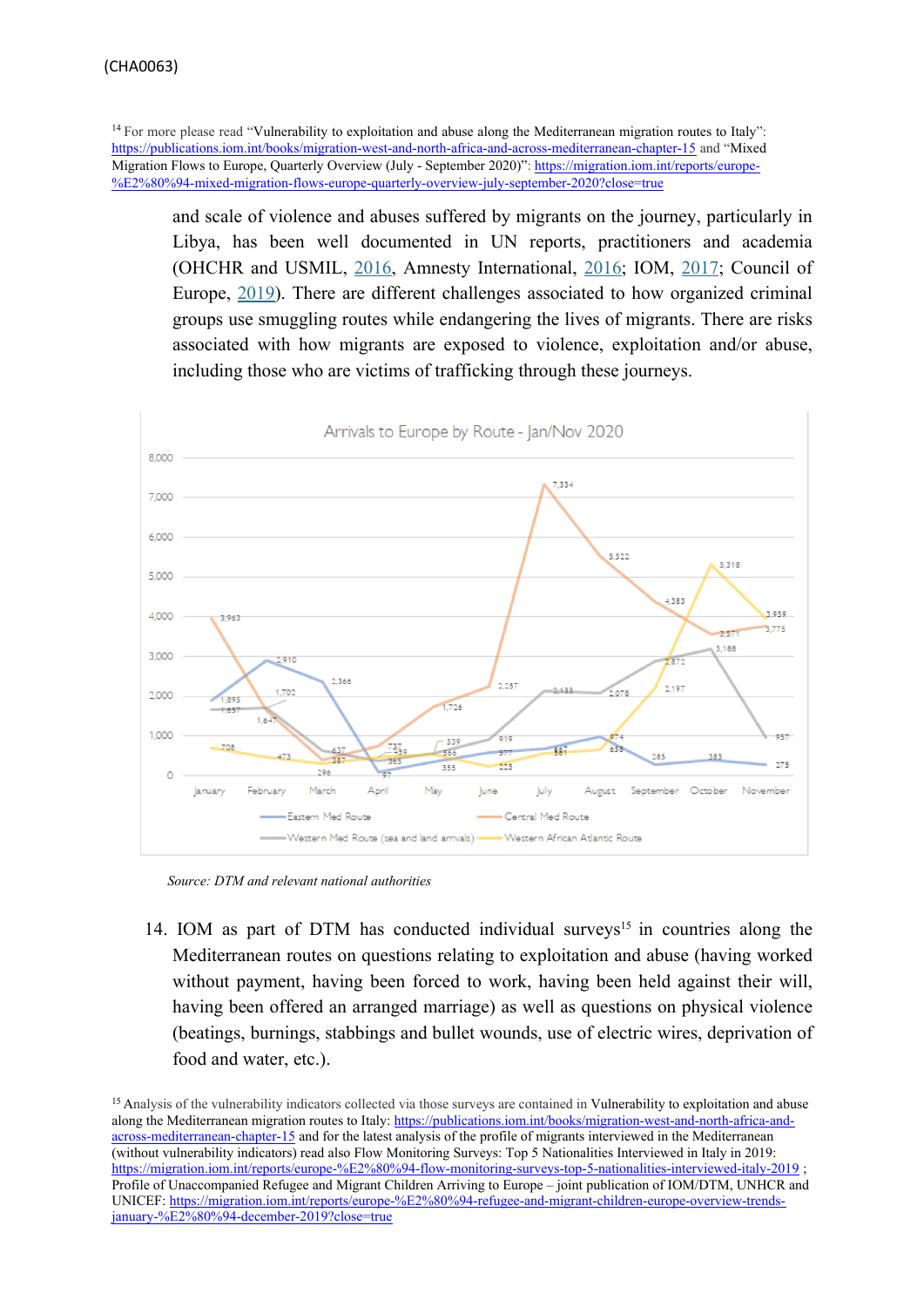- 15. Analysis of this survey data suggests that younger and male respondents are more vulnerable to direct experiences of unpaid and forced work, and of being held against their will. Although women were less likely than men to report forced or unpaid work or to be held against their will, indirect experiences of sexual violence with accounts of observed threats and perpetrated violence on others suggest that it is essential not to overlook the specific types of violence and abuse most commonly reported by women and girls.
- 16. Longer journeys are systematically associated with more stops, different modes of transportation at each leg and increased chances of finding oneself in need of more money to be able to move forward. The need to earn and save money along the journey puts migrants at risk of becoming victims of exploitative labour conditions and of having more dangerous travel arrangements, especially in countries bordering Europe. Time spent in travel also depends on unforeseen stops, such as various forms of detention-like conditions, being forced to stay in a confined space to extract labour or money before being allowed to move again.
- 17. As is evidenced above migrants making their way across Europe to the UK are likely have experienced multiple vulnerabilities and exploitation along their journey. The clandestine nature of their journey coupled with the dependence on irregular maritime crossings to reach the UK highlights the lack of and need for safe, regular and legal routes. Figures provided by the Home Office to the Select Committee on 3 September 2020 show that 5,000 migrants had crossed the channel by boat in 2020.16 According to figures collated by the BBC, the UK has received over 8,000 migrants crossing the channel by boat from France in 2020 compared to the 1,840 known to have made the 21-mile trip last year.<sup>17</sup> The drivers for the increase in channel crossings from France to the UK in 2020 have been attributed to limited land and air options resulting from reinforced border controls instituted due to COVID 19. The lack of safe, legal routes has contributed in part to at least 116 migrant deaths in the Channel or on UK territory since 2014, and an additional 73 lives lost attempting to reach the UK from Calais, France during the same period. [The](https://irr.org.uk/wp-content/uploads/2020/11/Deadly-Crossings-Final.pdf) [Institute](https://irr.org.uk/wp-content/uploads/2020/11/Deadly-Crossings-Final.pdf) [for](https://irr.org.uk/wp-content/uploads/2020/11/Deadly-Crossings-Final.pdf) [Race](https://irr.org.uk/wp-content/uploads/2020/11/Deadly-Crossings-Final.pdf) [Relations](https://irr.org.uk/wp-content/uploads/2020/11/Deadly-Crossings-Final.pdf) [estimate](https://irr.org.uk/wp-content/uploads/2020/11/Deadly-Crossings-Final.pdf) [that](https://irr.org.uk/wp-content/uploads/2020/11/Deadly-Crossings-Final.pdf) 294 [people](https://irr.org.uk/wp-content/uploads/2020/11/Deadly-Crossings-Final.pdf) [have](https://irr.org.uk/wp-content/uploads/2020/11/Deadly-Crossings-Final.pdf) [died](https://irr.org.uk/wp-content/uploads/2020/11/Deadly-Crossings-Final.pdf) [trying](https://irr.org.uk/wp-content/uploads/2020/11/Deadly-Crossings-Final.pdf) [to](https://irr.org.uk/wp-content/uploads/2020/11/Deadly-Crossings-Final.pdf) [cross](https://irr.org.uk/wp-content/uploads/2020/11/Deadly-Crossings-Final.pdf) [by](https://irr.org.uk/wp-content/uploads/2020/11/Deadly-Crossings-Final.pdf) [vehicle,](https://irr.org.uk/wp-content/uploads/2020/11/Deadly-Crossings-Final.pdf) [tunnel,](https://irr.org.uk/wp-content/uploads/2020/11/Deadly-Crossings-Final.pdf) [and](https://irr.org.uk/wp-content/uploads/2020/11/Deadly-Crossings-Final.pdf) [boat](https://irr.org.uk/wp-content/uploads/2020/11/Deadly-Crossings-Final.pdf) [since](https://irr.org.uk/wp-content/uploads/2020/11/Deadly-Crossings-Final.pdf) [1999](https://irr.org.uk/wp-content/uploads/2020/11/Deadly-Crossings-Final.pdf)<sup>[18](https://irr.org.uk/wp-content/uploads/2020/11/Deadly-Crossings-Final.pdf)</sup>[.](https://irr.org.uk/wp-content/uploads/2020/11/Deadly-Crossings-Final.pdf)
- 18. Along the Central Mediterranean Route, 4,923 children arrived in Italy by sea as of 31 October 2020. Three quarters (76%) of them reported to be unaccompanied. As of the

<sup>16</sup> <https://committees.parliament.uk/oralevidence/793/default/>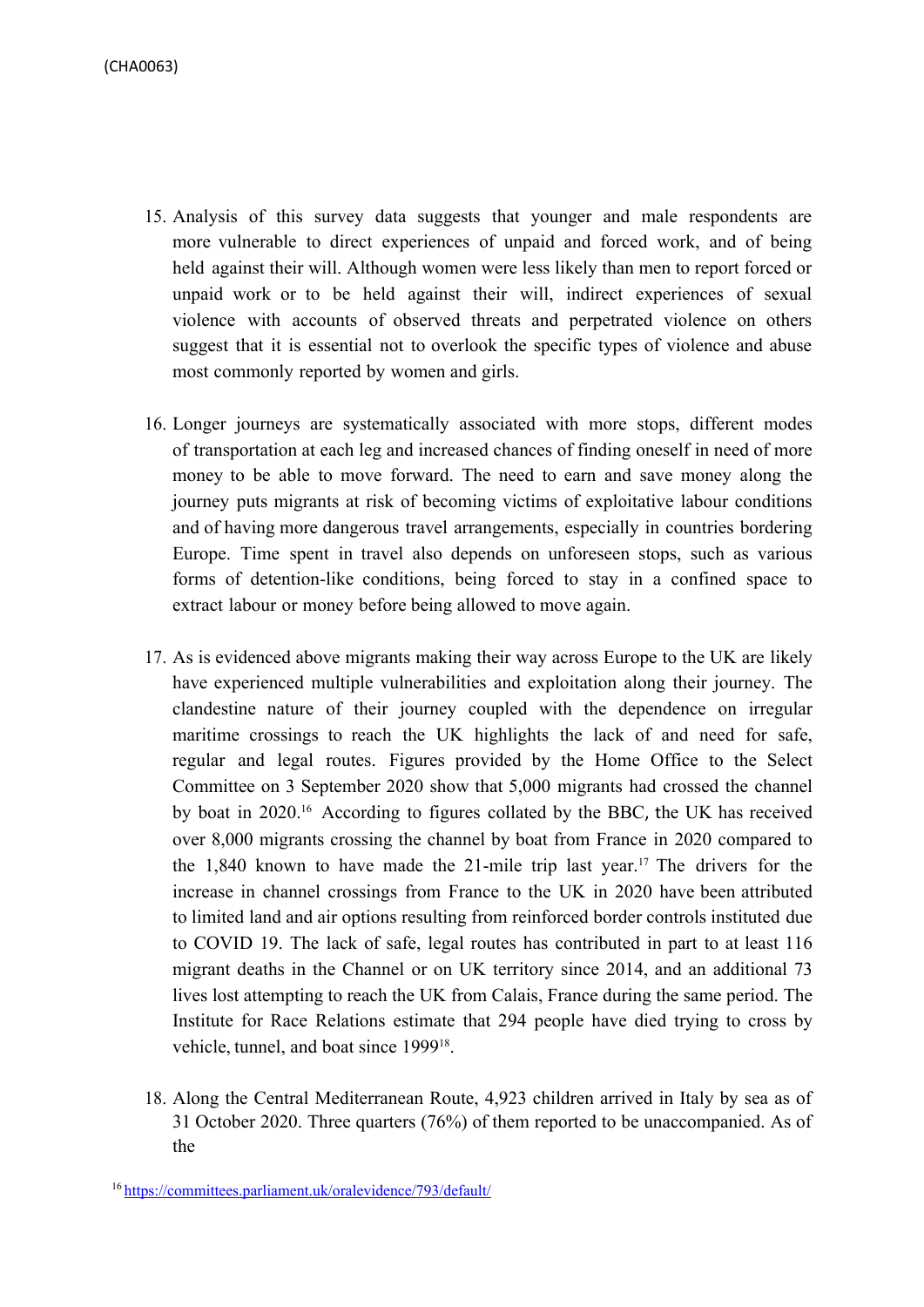<sup>17</sup> Home Office 'missed chance to stop rise in migrant boats, November 2020: [https://www.bbc.co.uk/news/uk-england-kent-](https://www.bbc.co.uk/news/uk-england-kent-54908337)[54908337](https://www.bbc.co.uk/news/uk-england-kent-54908337)

<sup>18</sup> Deadly Crossings and the Militarisation of Britain's Borders: [https://irr.org.uk/wp-content/uploads/2020/11/Deadly-](https://irr.org.uk/wp-content/uploads/2020/11/Deadly-Crossings-Final.pdf)[Crossings-Final.pdf](https://irr.org.uk/wp-content/uploads/2020/11/Deadly-Crossings-Final.pdf)

end of October, more than 6,000 unaccompanied migrant children are reported to be accommodated in Italy. Also, 563 children arrived in Malta by sea as of the end of October 2020, of whom 316 were reported to be unaccompanied. In Spain, 870 children were reported to have arrived between January and June 2020, with 38 per cent of them being unaccompanied. As of mid-2020, between 11,000 and 12,000 unaccompanied migrant children are reported to be in reception facilities in Spain. In Greece, some 3,340 children arrived by land and by sea between January and June 2020, including 391 (12%) unaccompanied children. Figures provided by Kent County Council show that between 1 January and 17 August 2020 (the date which the Kent Intake Unit reaches full accommodation capacity), 450 unaccompanied asylum-seeking children came into their care – the highest level since 2015. The council currently has 960 care leavers of unaccompanied asylum-seeking child background also. While the overwhelming majority of those arriving in 2020 were aged 16 or 17, the months of June – August saw 20% of those arriving being under the age of  $16$  – the majority of whom were 15 years old.<sup>19</sup> The Association of Directors of Children's Services (ACDS) also reported higher levels of mental health needs and trauma suffered by the unaccompanied children arriving because of the journeys they have taken.<sup>20</sup>

19. In light of the vulnerabilities and needs of migrants and refugees, including children undertaking oftentimes dangerous maritime journeys, a comprehensive response to Channel crossings is required. This should focus on building the capacity of national and international law enforcement authorities to tackle criminal networks involved in human trafficking and migrants' smuggling in countries of origin, transit and destination, particularly through facilitating data collection at the borders and data sharing agreements among government, while at the same time upholding highest protection and assistance standards for the individuals that have become subject to those networks.<sup>21</sup> Maritime movements in 2020 have shown that refugees and migrants continue to undertake dangerous journeys enduring exploitation and abuse seeking the services of smugglers to access safety and protection in the absence of credible legal alternatives. While international law enforcement cooperation is essential, more also needs to be done in parallel to undermine the smuggling business model by reducing the demand with awareness raising and safe, regular alternatives for migrants and would-be migrants. Without demand-reduction, smuggling will prove resilient and new routes or sub-routes are likely to emerge or expand. The ebb and flow of maritime crossings and migration on the Mediterranean routes requires that States along the route – origin, transit and destination alike - act in solidarity through instituting migration policies and systems that ensure the protection of the human rights of all refugees and migrants irrespective of their status.

<sup>19</sup> https://committees.parliament.uk/oralevidence/830/pdf/

<sup>20</sup> <https://committees.parliament.uk/oralevidence/830/pdf/>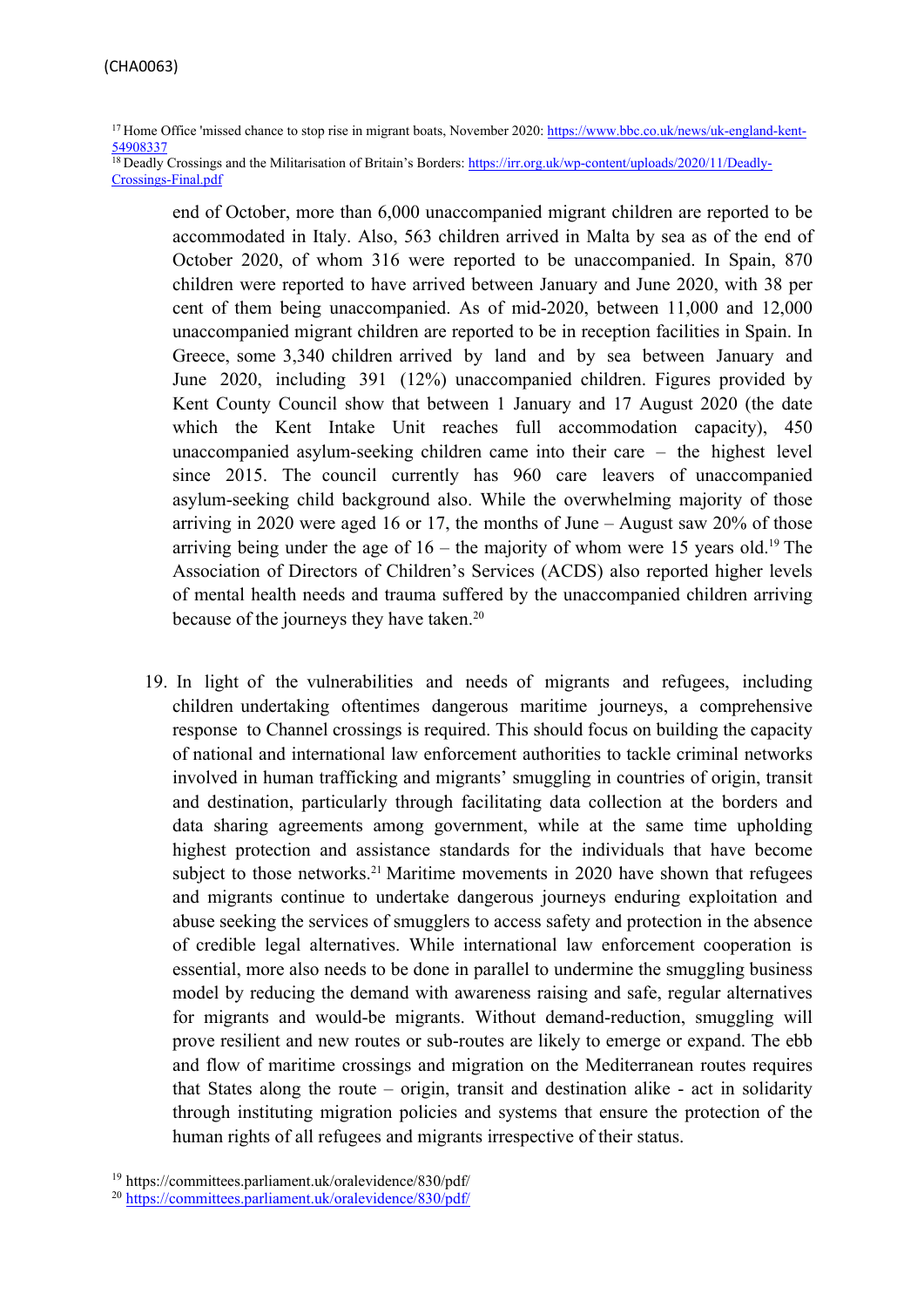<sup>21</sup> Such as the example of the UK funded programme to IOM Niger and Nigeria, together with the French Government "*Enhancing cross-border cooperation on border management and counter-trafficking between Niger and Nigeria*": available from IOM upon request

# **State Solidarity and Responsibility Sharing in Europe: The Dublin Regulation, Relocation Mechanisms and the Dubs Scheme.**

- 20. To date, the Dublin Regulation remains the only Europe-wide coordination mechanism when it comes to the distribution of asylum seekers across the region and sharing responsibility with countries of first arrival in terms of the processing of their asylum applications. However, with a view of the identified shortcomings of the Dublin Regulation in contributing to enhanced solidarity and responsibility sharing among European Union (EU) Member States, a new framework for solidarity and responsibility sharing in Europe has recently been published by the European Commission in the form of the EU Pact on Migration and Asylum<sup>22</sup> and its related proposals.
- 21. IOM welcomes the recent proposals made in the EU Pact which foresee an overhaul to the existing Dublin Framework. On the one hand, this includes an expansion of possibilities for family reunion for unaccompanied children as well as other individuals with family members in a country participating in the system; on the other hand, the proposals include a predictable and sustainable solidarity mechanism which includes the possibility for relocation (alongside other forms of solidarity), not only for asylum seekers but also – under certain conditions - individuals subject to disembarkations and recognized refugees.
- 22. The Dublin III Regulation (EU Regulation No. 604/2013) is a vital legal pathway for those who are not physically in the UK and wish to claim asylum in the UK via family reunion. As we fast approach the end of the Transition period, the powers afforded by Common European Asylum System (CEAS) will soon cease to apply and the UK will soon be out of the Dublin system. While it was encouraging to see that the United Kingdom proposed an agreement with the European Union on the Transfer of Unaccompanied Asylum- Seeking Children<sup>23</sup>, the fact that this was rejected by the EU means that the UK must take urgent action to protect pathways to family reunion. Failure to do so will mean that family reunification options will effectively shrink, as they would purely rest within part  $8<sup>24</sup>$  and part  $11<sup>25</sup>$  of the UK Immigration Rules which only allow parents with refugee status or humanitarian protection to sponsor their children (this commitment only covers

<sup>&</sup>lt;sup>22</sup> Migration and Asylum Package: New Pact on Migration and Asylum documents adopted on 23 September 2020: [https://ec.europa.eu/info/publications/migration-and-asylum-package-new-pact-migration-and-asylum-documents-adopted-](https://ec.europa.eu/info/publications/migration-and-asylum-package-new-pact-migration-and-asylum-documents-adopted-23-september-2020_en)[23-september-2020\\_en](https://ec.europa.eu/info/publications/migration-and-asylum-package-new-pact-migration-and-asylum-documents-adopted-23-september-2020_en)

<sup>&</sup>lt;sup>23</sup> Draft Working Text for an Agreement between the United Kingdom of Great Britain and Northern Ireland and the European Union on the Transfer of Unaccompanied Asylum-Seeking Children:

[https://assets.publishing.service.gov.uk/government/uploads/system/uploads/attachment\\_data/file/886020/DRAFT\\_Agreem](https://assets.publishing.service.gov.uk/government/uploads/system/uploads/attachment_data/file/886020/DRAFT_Agreement_on_the_transfer_of_unaccompanied_asylum-seeking_children.pdf) [e](https://assets.publishing.service.gov.uk/government/uploads/system/uploads/attachment_data/file/886020/DRAFT_Agreement_on_the_transfer_of_unaccompanied_asylum-seeking_children.pdf) [nt\\_on\\_the\\_transfer\\_of\\_unaccompanied\\_asylum-seeking\\_children.pdf](https://assets.publishing.service.gov.uk/government/uploads/system/uploads/attachment_data/file/886020/DRAFT_Agreement_on_the_transfer_of_unaccompanied_asylum-seeking_children.pdf)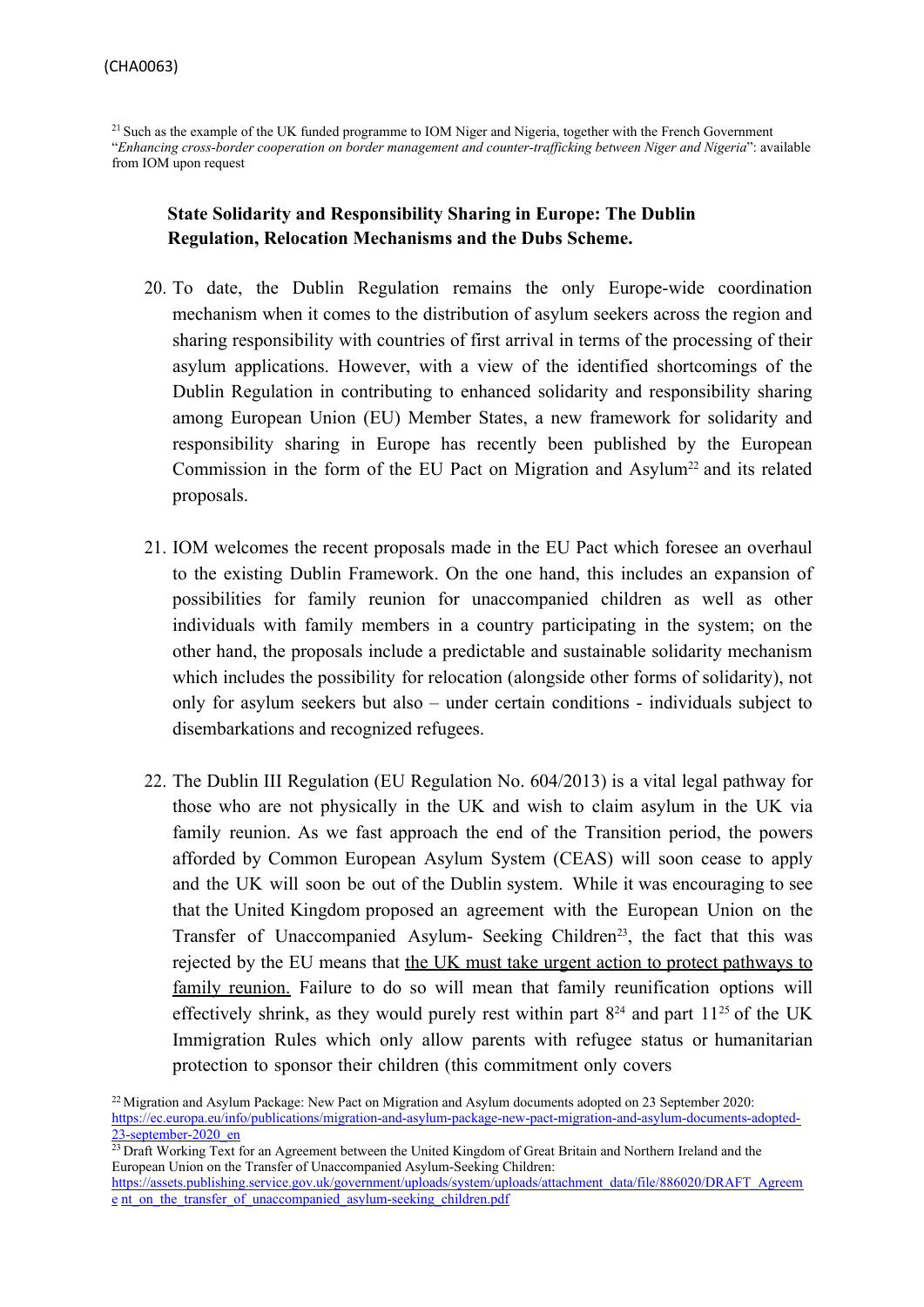<sup>24</sup> Immigration Rules part 8: family members - Family members (paragraphs A277 to 319Y): <https://www.gov.uk/guidance/immigration-rules/immigration-rules-part-8-family-members> <sup>25</sup> Immigration Rules part 11: asylum - Asylum (paragraphs 326A to 352H): [https://www.gov.uk/guidance/immigration](https://www.gov.uk/guidance/immigration-rules/immigration-rules-part-11-asylum)[rules/immigration-rules-part-11-asylum](https://www.gov.uk/guidance/immigration-rules/immigration-rules-part-11-asylum)

separated children) and other refugees and people seeking asylum would not be eligible. IOM recommends that UK domestic legislation replicates the significant opportunities for families to reunite that the Dublin III Regulation currently offers.

- 23. While separated children are currently eligible to join relatives who have refugee status of humanitarian protection in accordance with paragraphs 319X – 319XB of part 8 of the immigration rules<sup>26</sup> the restrictive qualifying criteria regarding no recourse to public funds (NRPF) and the application fee should be reconsidered. Children should have the right to join their extended family members in the UK if they have refugee or humanitarian protection when it is the best interests of the child and without any extra requirements.
- $24$ . UK legislation should mirror Article 9 of the Dublin III Regulation<sup>27</sup> and allow children who have been granted refugee status in the UK to be joined by their family members. Part 11 of current UK immigration rules<sup>28</sup> does not allow this. Nor does it allow family members to join their relative (spouse/partner or minor children) if the relative has refugee or humanitarian status in the UK, regardless of whether the family was previously formed in the country of origin, which is allowed under Article 9 of Dublin III.<sup>30</sup>
- 25. Under current UK domestic legislation, an under-18-year-old unmarried child can join their parents in the UK if the parents have refugee or humanitarian status.<sup>31</sup> However, if a person has naturalised as a British citizen, after previously having refugee or humanitarian protection status in the UK, this person is ineligible for UK family reunion. This means that they are unable to bring their children, dependent children over the age of 18 or other dependent relatives (sibling, parent, aunt of grandparent) to the UK. IOM recommends that the UK allows such individuals to be able to sponsor their children (as they can while holding refugee status) and their dependent family members. The application fee of £3520, rigorous evidential requirements and restrictive qualifying criteria<sup>32</sup> such as knowledge of English or adequate maintenance funds are the current reality for those

<sup>&</sup>lt;sup>26</sup> Immigration Rules part 8: family members - Family members (paragraphs A277 to 319Y): <https://www.gov.uk/guidance/immigration-rules/immigration-rules-part-8-family-members>

<sup>&</sup>lt;sup>27</sup> Regulation (EU) No 604/2013 of the European Parliament and of the Council of 26 June 2013 - Establishing the criteria and mechanisms for determining the Member State responsible for examining an application for international protection lodged in one of the Member States by a third-country national or a stateless person (recast): [https://eur](https://eur-lex.europa.eu/LexUriServ/LexUriServ.do?uri=OJ%3AL%3A2013%3A180%3A0031%3A0059%3AEN%3APDF)[lex.europa.eu/LexUriServ/LexUriServ.do?uri=OJ:L:2013:180:0031:0059:EN:PDF](https://eur-lex.europa.eu/LexUriServ/LexUriServ.do?uri=OJ%3AL%3A2013%3A180%3A0031%3A0059%3AEN%3APDF)

<sup>&</sup>lt;sup>28</sup> Immigration Rules part 11: asylum - Asylum (paragraphs 326A to 352H): [https://www.gov.uk/guidance/immigration](https://www.gov.uk/guidance/immigration-rules/immigration-rules-part-11-asylum)[rules/immigration-rules-part-11-asylum](https://www.gov.uk/guidance/immigration-rules/immigration-rules-part-11-asylum)

<sup>&</sup>lt;sup>30</sup> Regulation (EU) No 604/2013 of the European Parliament and of the Council of 26 June 2013 - Establishing the criteria and mechanisms for determining the Member State responsible for examining an application for international protection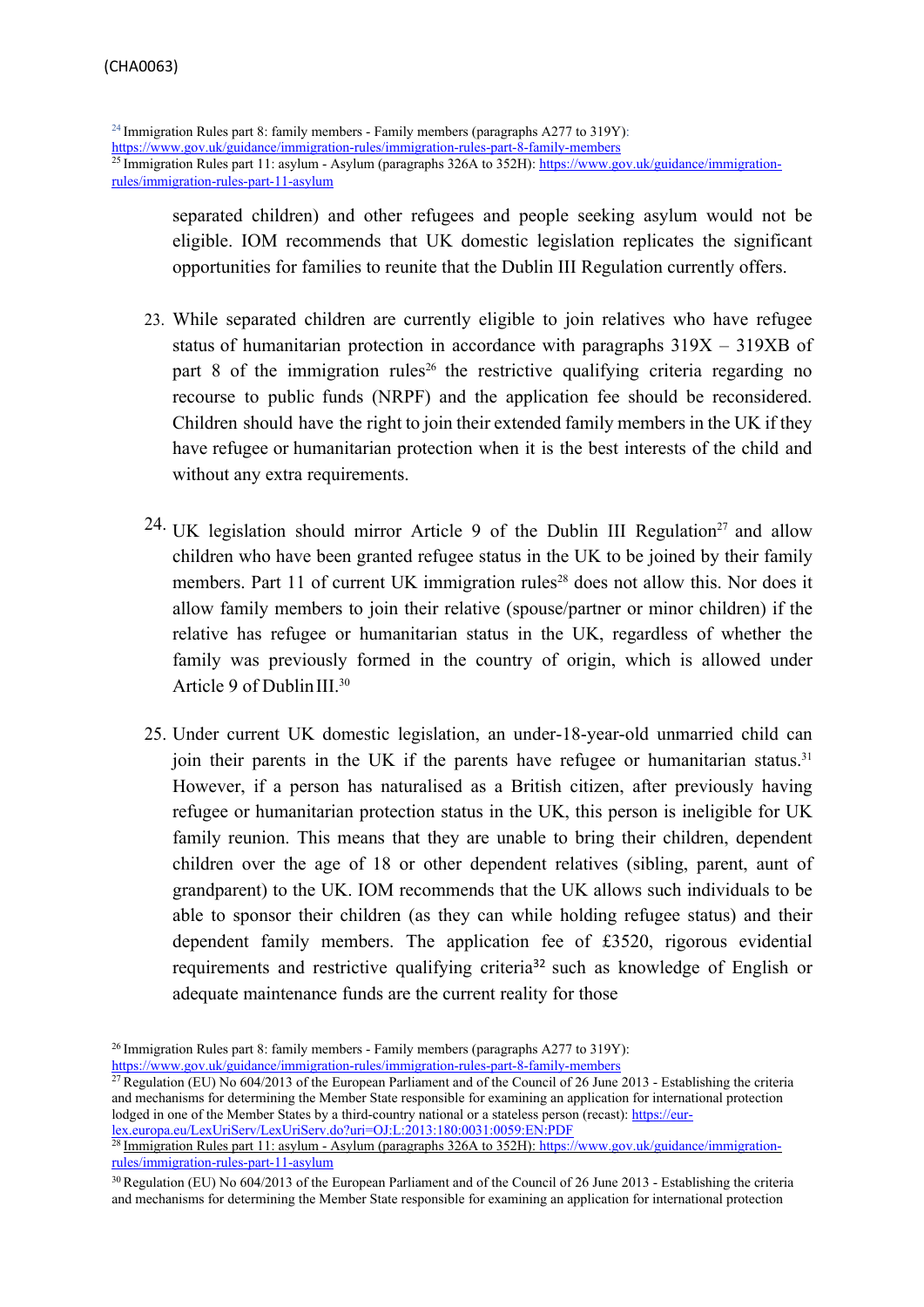```
lodged in one of the Member States by a third-country national or a stateless person (recast): https://eur-
lex.europa.eu/LexUriServ/LexUriServ.do?uri=OJ:L:2013:180:0031:0059:EN:PDF
<sup>31</sup> Immigration Rules part 8: family members - Family members (paragraphs A277 to 319Y):
https://www.gov.uk/guidance/immigration-rules/immigration-rules-part-8-family-members
<sup>32</sup> The UK's refugee family reunion rules: a "comprehensive framework"?:
http://researchbriefings.files.parliament.uk/documents/CBP-7511/CBP-7511.pdf
```
applying under UK immigration rules and these should not obstruct a family's chance to live together.

26. The prospective end to family reunion under the Dublin Regulation comes at the same time as the recent closure of the Dubs scheme, introduced following the Dubs Amendment under s.67 of the UK Immigration Act 2016 and the only safe and legal route to the UK for unaccompanied child refugees in the EU who do not have family in the UK. In recent months, the numbers of unaccompanied children crossing the Channel irregularly has increased. Although it is not possible to show a direct correlation between the closure of the Dubs Scheme and the increase in crossings, the rise in numbers of children risking their lives in dinghies shows that the need for an equivalent scheme to the Dubs scheme remains as pressing as ever.

#### **Expanding Safe and Legal routes to the UK**

- 27. Predictable transfer mechanisms, such as the Dubs scheme remain an important element of regional responsibility sharing. For the individual children who were transferred under the Dubs scheme it offered a vital route to safety, and an alternative to seeking other dangerous routes into the UK. Children transferred from Italy and Greece to the UK under the Dubs scheme felt that the presence of a strong diaspora community in the UK would support them to settle in, while at the same time helping them maintain emotional ties with their country/ community of origin <sup>33</sup> . Children described feeling "happy" and "blessed" grateful for "having a fresh new start" and "meeting their goals for the future". Many of them said that they would have not missed this chance and would do their best to build a successful life in the UK. NGO partners in France also reported that the Dubs Scheme offered children a safe and legal route to UK ensuring that they did not try to cross the channel irregularly.
- 28. Important initiatives for enhanced responsibility sharing in the EU as a region include schemes such as the voluntary relocation schemes from Greece which focus on the relocation of unaccompanied children or families of asylum seekers as well as recognized refugees that find themselves in particularly vulnerable situations. IOM recalls that countries like Norway, Switzerland or Serbia, without prejudice to the fact that these countries are not EU Member States, have expressed their willingness to contribute to this voluntary relocation scheme and to provide a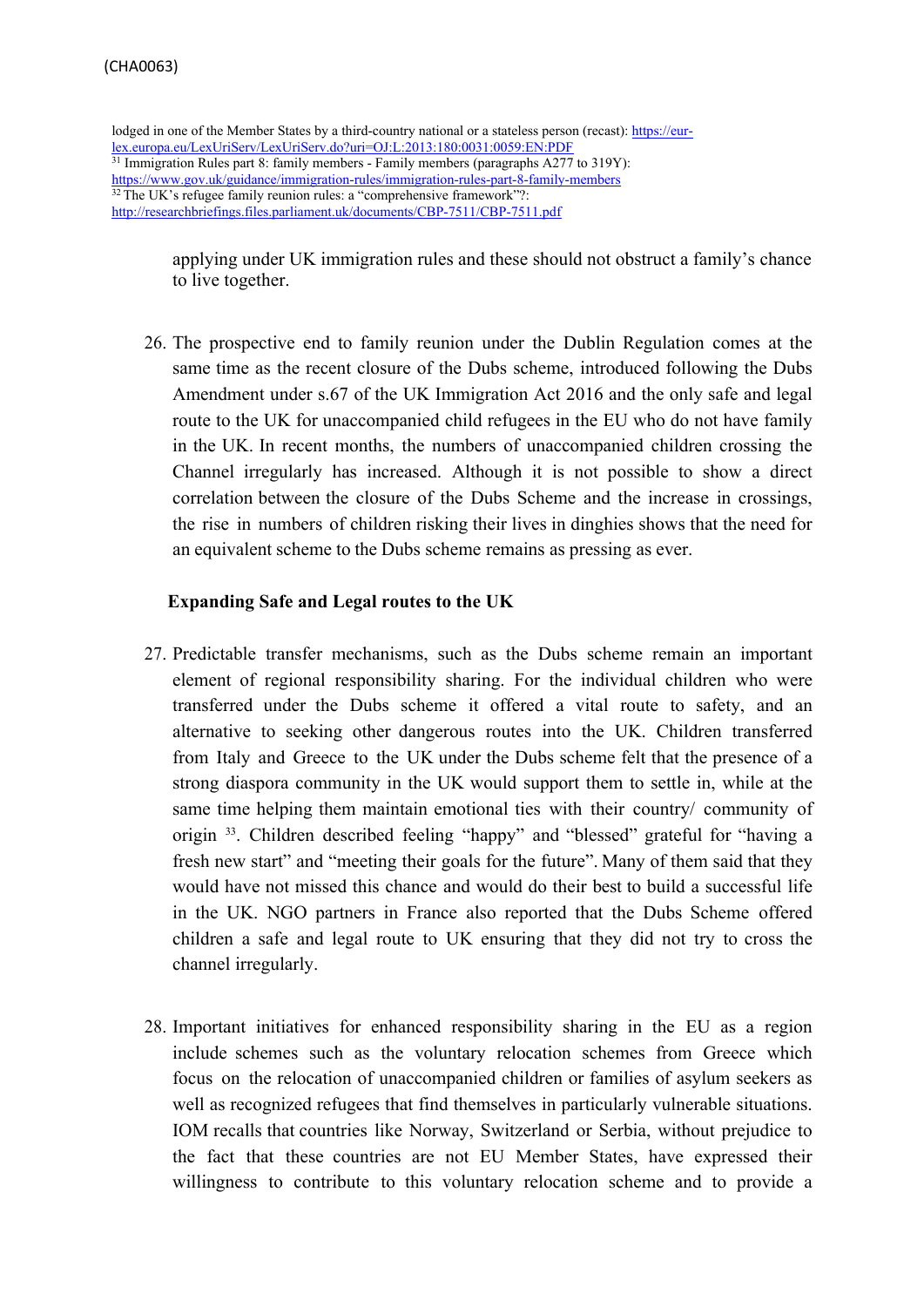sustainable solution for the individuals concerned. In this context, IOM invites the United Kingdom to consider joining this

<sup>33</sup> Information based on interviews with children carried out by IOM Italy within the pre-departure activities under the Dubs Scheme (June 2018 - July 2020)

broader group of countries as an expression of solidarity and to offer concrete solutions for the individuals concerned.

- 29. Refugee Resettlement remains an important solidarity tool with countries of first asylum of persons in need of international protection. Global resettlement needs are larger than ever before, with up to  $1.45$  million<sup>34</sup> people in need of resettlement support world-wide in 2020. IOM supports UNHCR's 3 Year Strategy which was adopted following the adoption of the Global Compact on Refugees and which calls towards more complementary pathways *in addition to resettlement* for persons in need of international protection.
- 30. IOM encourages all its Member States to ensure that solidarity measures in the form of resettlement and complementary pathways for refugees are commensurate in scale and scope. In this context, IOM calls for multi-annual resettlement plans and clear roadmaps as these have the potential to enable a more strategic level response from all stakeholders involved.
- 31. IOM welcomes the resumption of UK Resettlement and encourages the UK to continue its leadership role in offering protection to persons in need through its resettlement programmes. Strengthening routes for family reunification and community sponsorship are vital to securing legal pathways for refugees. IOM remains committed in its support to the UK government to expand its resettlement numbers and recommends that future UK resettlement programmes are global, diverse, and responsive to protection needs, refugees with specific vulnerabilities, and includes emergency quotas.
- 32. Successful integration remains a benchmark of resettlement and IOM encourages the UK government to advance opportunities for early labour market integration through skills profiling<sup>35</sup>, provision of digital literacy training in pre-departure preparations as well as offer language learning opportunities as part of pre-departure orientation as has been mentioned by the Independent Chief Inspector of Borders and Immigration in his report on the Vulnerable Persons Resettlement Scheme<sup>36</sup>. The UK Home office Indicators of Integration Framework 2019 offers tools to design and evaluate refugee and migrant integration and building capacity on its use in planning design and delivery of local integration initiatives is vital to successful integration outcomes for refugees and migrants.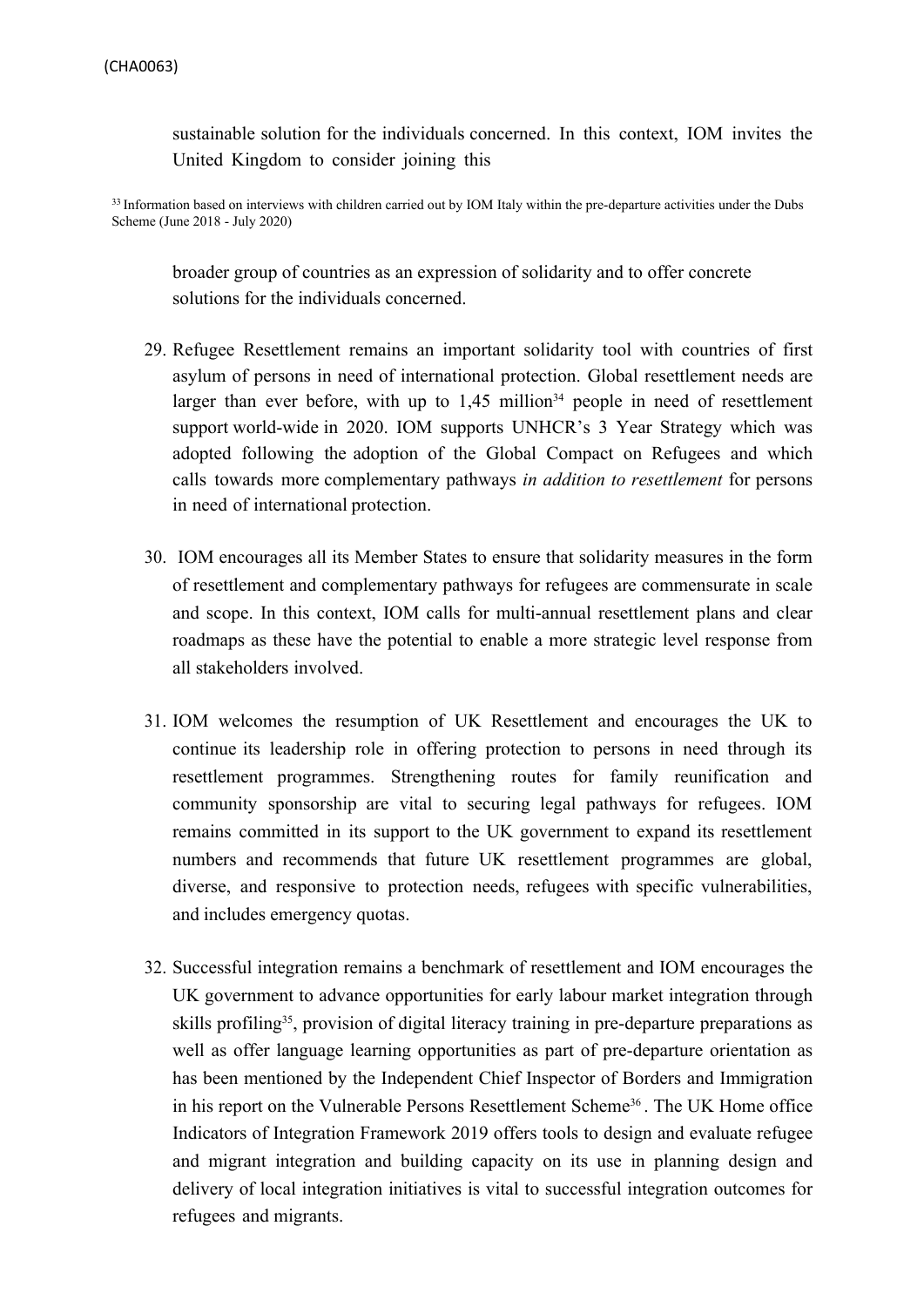<sup>34</sup> UNHCR Projected Global Resettlement Needs 2020: [https://www.unhcr.org/protection/resettlement/5d1384047/projected](https://www.unhcr.org/protection/resettlement/5d1384047/projected-global-resettlement-needs-2020.html)[global-resettlement-needs-2020.html](https://www.unhcr.org/protection/resettlement/5d1384047/projected-global-resettlement-needs-2020.html)

<sup>36</sup> VPRS Final\_Artwork\_revised.pdf [\(publishing.service.gov.uk\)](https://assets.publishing.service.gov.uk/government/uploads/system/uploads/attachment_data/file/705155/VPRS_Final_Artwork_revised.pdf)

- <sup>33</sup>. In addition to expanding legal pathways for persons in need of international protection IOM encourages the UK to also consider expanding pathways for regular migration and labour mobility to the UK. The lack of regular opportunities for economic migration is also one of the drivers of the current spontaneous arrivals to Europe. The fifth Objective of the Global Compact encourages States to enhance availability and flexibility of pathways for regular migration: *"*We commit to adapt options and pathways for regular migration in a manner that facilitates labour mobility and decent work reflecting demographic and labour market realities, optimizes education opportunities, upholds the right to family life, and responds to the needs of migrants in a situation of vulnerability, with a view to expanding and diversifying availability of pathways for safe, orderly and regular migration."<sup>37</sup>
- 34. IOM advocates a comprehensive and humane response to channel crossings that prioritizes saving lives, designing safe and legal routes to the UK particularly for those seeking family reunion, designing bespoke schemes for children such as the recently concluded but highly effective Dubs scheme and expanding the commitment to resettlement through regular and complementary pathways including through community sponsorship. As part of its broader approach to migration management and address domestic labour needs IOM also encourages the UK to expand pathways for regular migration and create labour mobility pathways without prejudice to the importance of legal pathways for persons in need of international protection. Such policy and programmatic interventions would further reinforce UK's commitments within the GCM and GCR as it looks to frame humane policies to address the complexities of managing migration channel crossings and asylum-seeking routes and opening safe and legal pathways to the UK.

December 2020

<sup>35</sup> Link IT: <https://www.resettlement.eu/page/link-it>

<sup>37</sup> Global Compact for Safe, Orderly and Regular Migration: https://www.un.org/en/ga/search/view\_doc.asp?symbol=A/RES/73/195